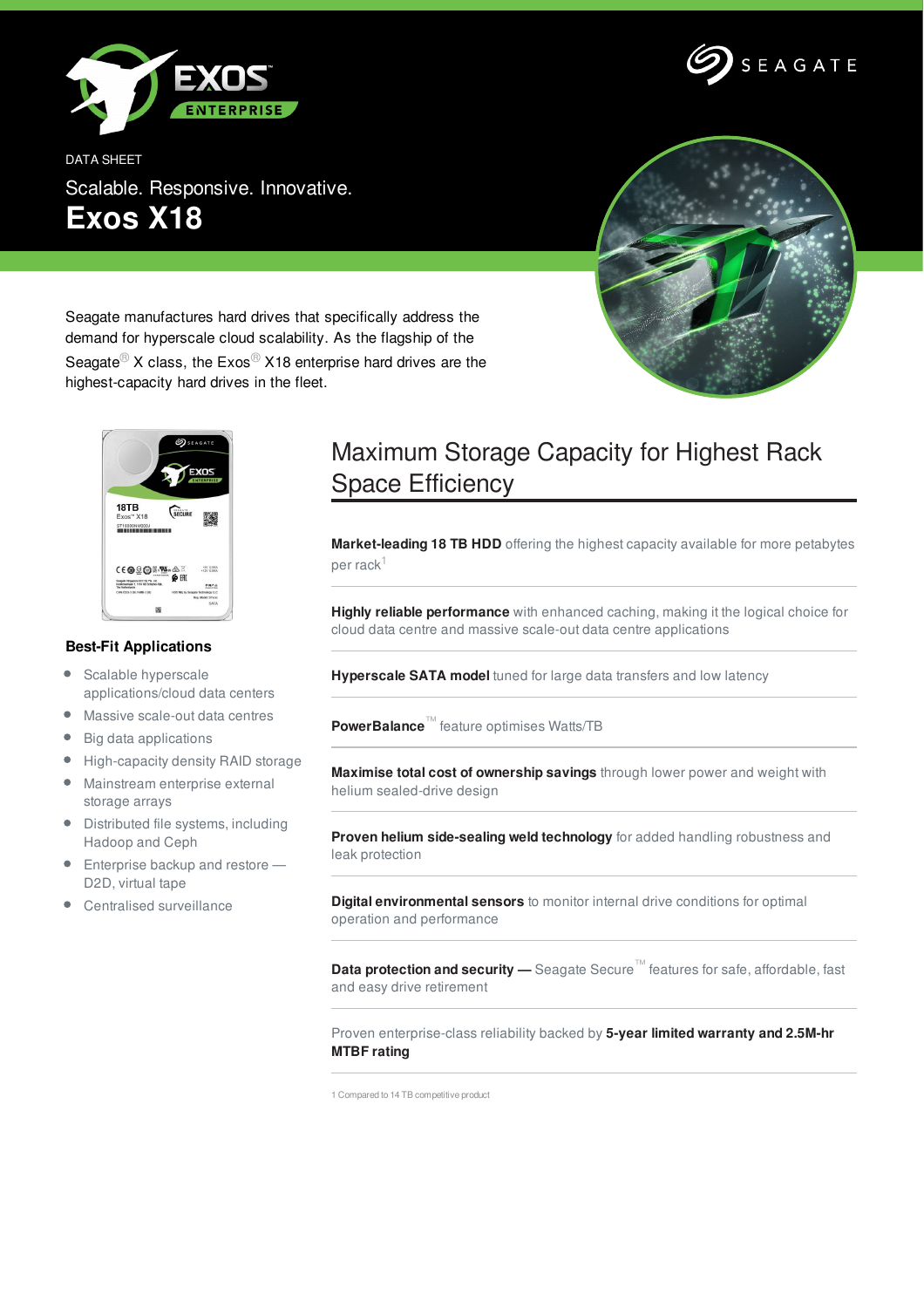



| Specifications                                          | SATA 6 Gb/s                     | 12 Gb/s SAS                     | SATA 6 Gb/s                     | 12 Gb/s SAS                     |
|---------------------------------------------------------|---------------------------------|---------------------------------|---------------------------------|---------------------------------|
| Capacity                                                | 18 TB                           | 18 TB                           | 16 TB                           | 16 TB                           |
| Standard Model FastFormat™ (512e/4Kn)                   | ST18000NM000J                   | ST18000NM004J                   | ST16000NM000J                   | ST16000NM004J                   |
| SED Model FastFormat (512e/4Kn) <sup>1,2</sup>          | ST18000NM001J                   | ST18000NM005J                   | ST16000NM001J                   | ST16000NM005J                   |
| SED-FIPS FastFormat (512e/4Kn) <sup>1,2</sup>           |                                 | ST18000NM007J                   |                                 | ST16000NM007J                   |
| Features                                                |                                 |                                 |                                 |                                 |
| Helium Sealed-Drive Design                              | Yes                             | Yes                             | Yes                             | Yes                             |
| Conventional Magnetic Recording (CMR)                   | Yes                             | Yes                             | Yes                             | Yes                             |
| Protection Information (T10 DIF)                        |                                 | Yes                             |                                 | Yes                             |
| <b>SuperParity</b>                                      | Yes                             | Yes                             | Yes                             | Yes                             |
| Low Halogen                                             | Yes                             | Yes                             | Yes                             | Yes                             |
| PowerChoice™ Idle Power Technology                      | Yes                             | Yes                             | Yes                             | Yes                             |
| PowerBalance " Power/Performance Technology             | Yes                             | Yes                             | Yes                             | Yes                             |
| Hot-Plug Support <sup>3</sup>                           | Yes                             | Yes                             | Yes                             | Yes                             |
| Cache, Multi-segmented (MB)                             | 256                             | 256                             | 256                             | 256                             |
| Organic Solderability Preservative                      | Yes                             | Yes                             | Yes                             | Yes                             |
| RSA 3072 Firmware Verification (SD&D)                   | Yes                             | Yes                             | Yes                             | Yes                             |
| Reliability/Data Integrity                              |                                 |                                 |                                 |                                 |
| Mean Time Between Failures (MTBF, hours)                | 2,500,000                       | 2,500,000                       | 2,500,000                       | 2,500,000                       |
| Reliability Rating @ Full 24×7 Operation (AFR)          | 0.35%                           | 0.35%                           | 0.35%                           | 0.35%                           |
| Non-recoverable Read Errors per Bits Read               | 1 sector per 10E15              | 1 sector per 10E15              | 1 sector per 10E15              | 1 sector per 10E15              |
| Power-On Hours per Year (24x7)                          | 8,760                           | 8,760                           | 8,760                           | 8,760                           |
| 512e Sector Size (Bytes per Sector)                     | 512                             | 512, 520, 528                   | 512                             | 512, 520, 528                   |
| 4Kn Sector Size (Bytes per Sector)                      | 4,096                           | 4,096, 4,160, 4,224             | 4,096                           | 4,096, 4,160, 4,224             |
| Limited Warranty (years)                                | 5                               | 5                               | 5                               | 5                               |
| Performance                                             |                                 |                                 |                                 |                                 |
| Spindle Speed (RPM)                                     | 7,200 RPM                       | 7,200 RPM                       | 7,200 RPM                       | 7,200 RPM                       |
| Interface Access Speed (Gb/s)                           | 6.0, 3.0                        | 12.0, 6.0, 3.0                  | 6.0, 3.0                        | 12.0, 6.0, 3.0                  |
| Max. Sustained Transfer Rate OD (MB/s, MiB/s)           | 270/258                         | 270/258                         | 261/249                         | 261/249                         |
| Random Read/Write 4K QD16 WCD (IOPS)                    | 170/550                         | 170/550                         | 170/550                         | 170/550                         |
| Average Latency (ms)                                    | 4.16                            | 4.16                            | 4.16                            | 4.16                            |
| Interface Ports                                         | Single                          | Dual                            | Single                          | Dual                            |
| Rotation Vibration @ 20-1500 Hz (rad/sec <sup>2</sup> ) | 12.5                            | 12.5                            | 12.5                            | 12.5                            |
| POWER CONSUMPTION                                       |                                 |                                 |                                 |                                 |
| Idle A (W) Average                                      | 5.3 W                           | 5.8 W                           | 5.3 W                           | 5.8 W                           |
| Max Operating, Random Read/Write 4K/16Q (W)             | 9.4, 6.4                        | 9.9, 7.0                        | 9.4, 6.4                        | 9.9, 7.0                        |
| Power Supply Requirements                               | +12 V and $+5$ V                | +12 V and $+5$ V                | +12 V and $+5$ V                | +12 V and $+5$ V                |
| Environmental                                           |                                 |                                 |                                 |                                 |
| Temperature, Operating (°C)                             | $5^{\circ}$ C - 60 $^{\circ}$ C | $5^{\circ}$ C – 60 $^{\circ}$ C | $5^{\circ}$ C – 60 $^{\circ}$ C | $5^{\circ}$ C - 60 $^{\circ}$ C |
| Vibration, Non-operating: 2 to 500 Hz (Grms)            | 2.27                            | 2.27                            | 2.27                            | 2.27                            |
| Shock, Operating 2 ms (Read/Write) (Gs)                 | 50                              | 50                              | 50                              | 50                              |
| Shock, Non-operating 2 ms (GS)                          | 200                             | 200                             | 200                             | 200                             |
| Physical                                                |                                 |                                 |                                 |                                 |
| Height (mm/in, max) <sup>4</sup>                        | 26.1 mm/1.028 in                | 26.1 mm/1.028 in                | 26.1 mm/1.028 in                | 26.1 mm/1.028 in                |
| Width (mm/in, max) <sup>4</sup>                         | 101.85 mm/4.01 in               | 101.85 mm/4.01 in               | 101.85 mm/4.01 in               | 101.85 mm/4.01 in               |
| Depth (mm/in, max) <sup>4</sup>                         | 147 mm/5.787 in                 | 147 mm/5.787 in                 | 147 mm/5.787 in                 | 147 mm/5.787 in                 |
| Weight (lb/g)                                           | 670 g/1.477 lb                  | 670 g/1.477 lb                  | 670 g/1.477 lb                  | 670 g/1.477 lb                  |
| Carton Unit Quantity                                    | 20                              | 20                              | 20                              | 20                              |
| Cartons per Pallet / Cartons per Layer                  | 40/8                            | 40/8                            | 40/8                            | 40/8                            |

1 FastFormat models ship in 512e format state. When switching from 512e to 4Kn by executing the FastFormat routine, all data on the drive will be deleted. Note that data must be aligned to 4K sectors to see improved performance in 4Kn fomat.

.<br>2 Self-Encrypting Drives (SED) and FIPS 140-2 Validated drives available through franchised authorised distributors. May require TCG-compliant host or controller support.

3 Supports Hotplug operation per Serial ATA Revision 3.3 specification

4 These base deck dimensions conform to the Small Form Factor Standard (SFF-8301) found at <www.sffcommittee.org>. For connector-related dimensions, see SFF-8323.